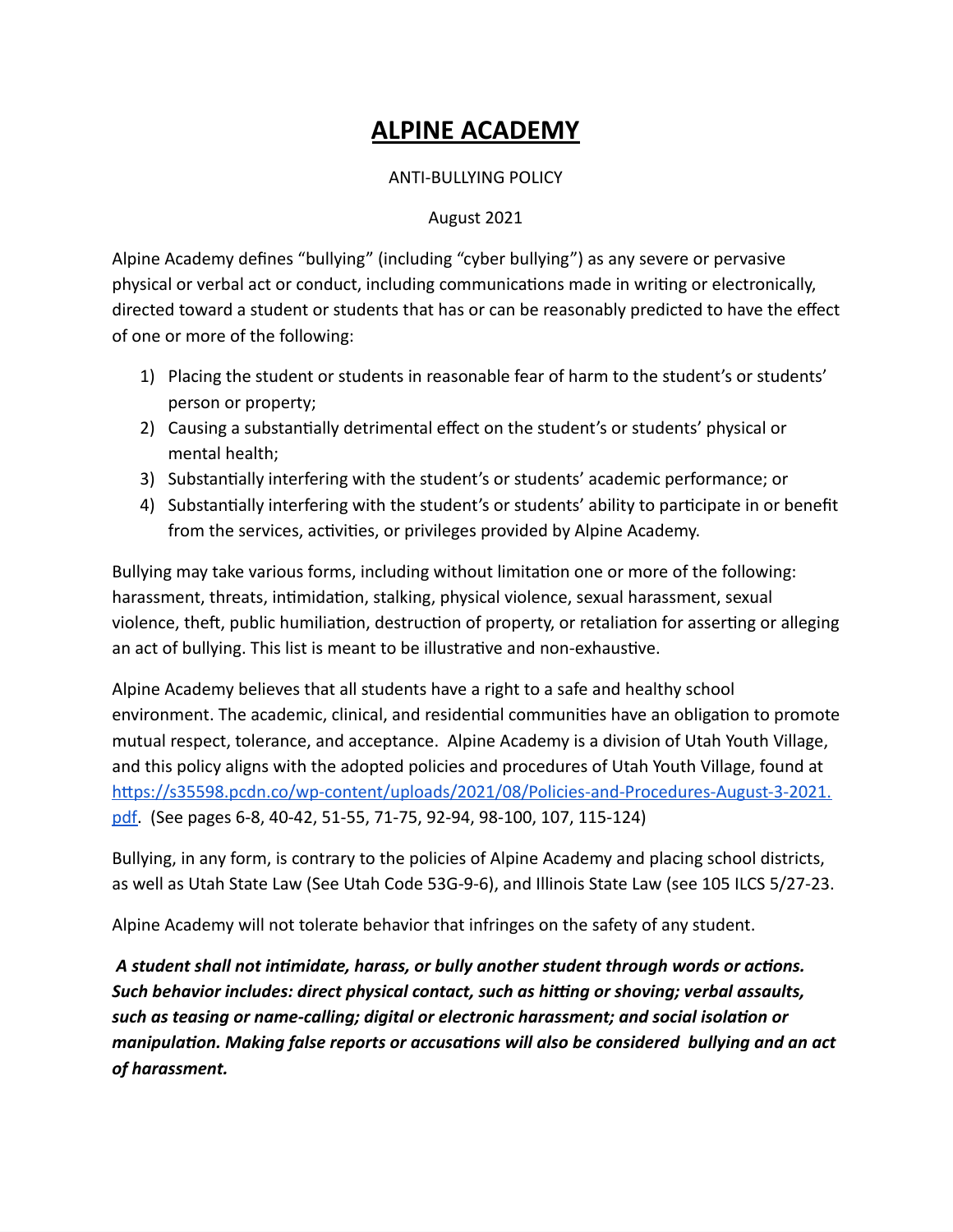Alpine Academy expects students and/or staff to immediately report incidents of bullying to the principal or director. Staff who witness such acts take immediate steps to intervene when safe to do so. Each complaint of bullying should be promptly investigated. This policy applies to students on school grounds, while traveling to and from school or a school-sponsored activity, during the lunch period, whether on or off campus, and during any activity sponsored by Alpine Academy.

To ensure bullying does not occur, Alpine Academy will provide staff development training in bullying prevention and cultivate acceptance and understanding in all students and staff to build the school's capacity to maintain a safe and healthy learning environment.

Teachers will discuss this policy with their students in their home room classes in age-appropriate ways and should assure them that they need not endure any form of bullying. Students who bully are in violation of this policy and are subject to disciplinary action up to and including expulsion.

Students at Alpine Academy will sign a Student Code of Conduct to be followed while on school grounds, or when traveling to and from school or a school-sponsored activity, and during lunch period, whether on or off campus.

## **Procedures for Bullying Reporting**

Consistent with federal and state laws and rules governing student privacy rights, the procedures at Alpine Academy for the reporting of bullying behavior are as follows:

- Direct reports may be made to any teacher, therapist, behavioral specialist, or administrator, including but not limited to, school specialists, home supervisor, therapist, clinical director, academic director, director of operations, or executive director.
- Anonymous reports can be made by filling out a grievance form or just writing a note and placing it in the drop box in the lunchroom. Additionally, you may contact Alpine Academy's Director of Quality Assurance, Lynnette Daybell, at ldaybell@alpineacademy.org or 435-833-8083
- Parents, guardians and the treatment team of any students involved in alleged bullying events will be notified by the residential supervisors, family teachers or therapists. Therapists of each student involved will also be available for and be extra aware of students involved in incidents of bullying.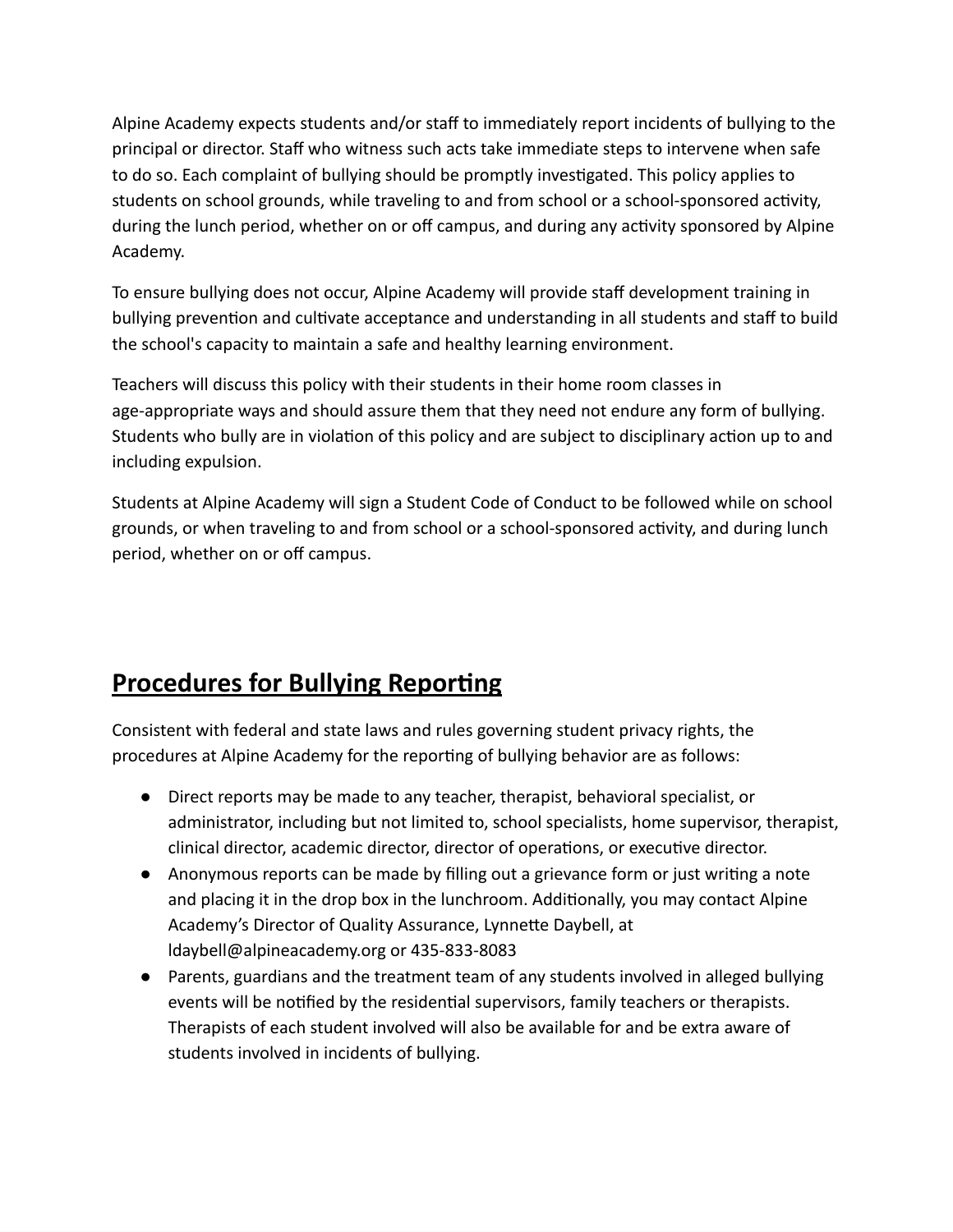## **Procedures for Bullying Investigation**

Consistent with federal and state laws and rules governing student privacy rights, any reports of bullying will be promptly investigated and addressed by the administrative team. The first part of this investigation will be to determine if the reported act falls within the permissible scope of Alpine Academy's jurisdiction. Alpine Academy will provide the victim(s) with information regarding services that are available within the Alpine Academy community and any services from their home district that are applicable. These services include counseling, support services, and psychological services.

- All reasonable efforts will be made to complete the investigation within ten (10) school days after the date the report of the incident of bullying was received and taking into consideration additional relevant information received during the investigation about the reported incident of bullying.
- All appropriate school, residential and therapeutic staff members will be included in the investigation process.
- The Academic Director (principal) will be notified as soon as possible when a report is made.
- Consistent with Federal and State laws and rules governing student privacy rights and providing parents/guardians of the students who are parties to the investigation information about the investigation and an opportunity to meet with the school administrator or designee to discuss the investigation and it's findings and the actions taken to address the reported incident of bullying.

## **Procedures for Bullying Intervention**

The procedures (consistent with federal and state laws and rules governing student privacy rights) for intervening in bullying behavior are as follows:

- The school will make reasonable efforts to keep a report of bullying and the results of investigation confidential. Any reprisal or retaliation against any person who reports an act of bullying is strictly prohibited. Any individual who engages in actions that are deemed to be retaliation for a bullying report will be dealt with immediately. For staff members that could be probation or termination of employment.
- Staff who witness acts of bullying shall take immediate steps to intervene when safe to do so. People witnessing or experiencing bullying are strongly encouraged to report the incident; such reporting will not reflect on the target or witnesses in any way.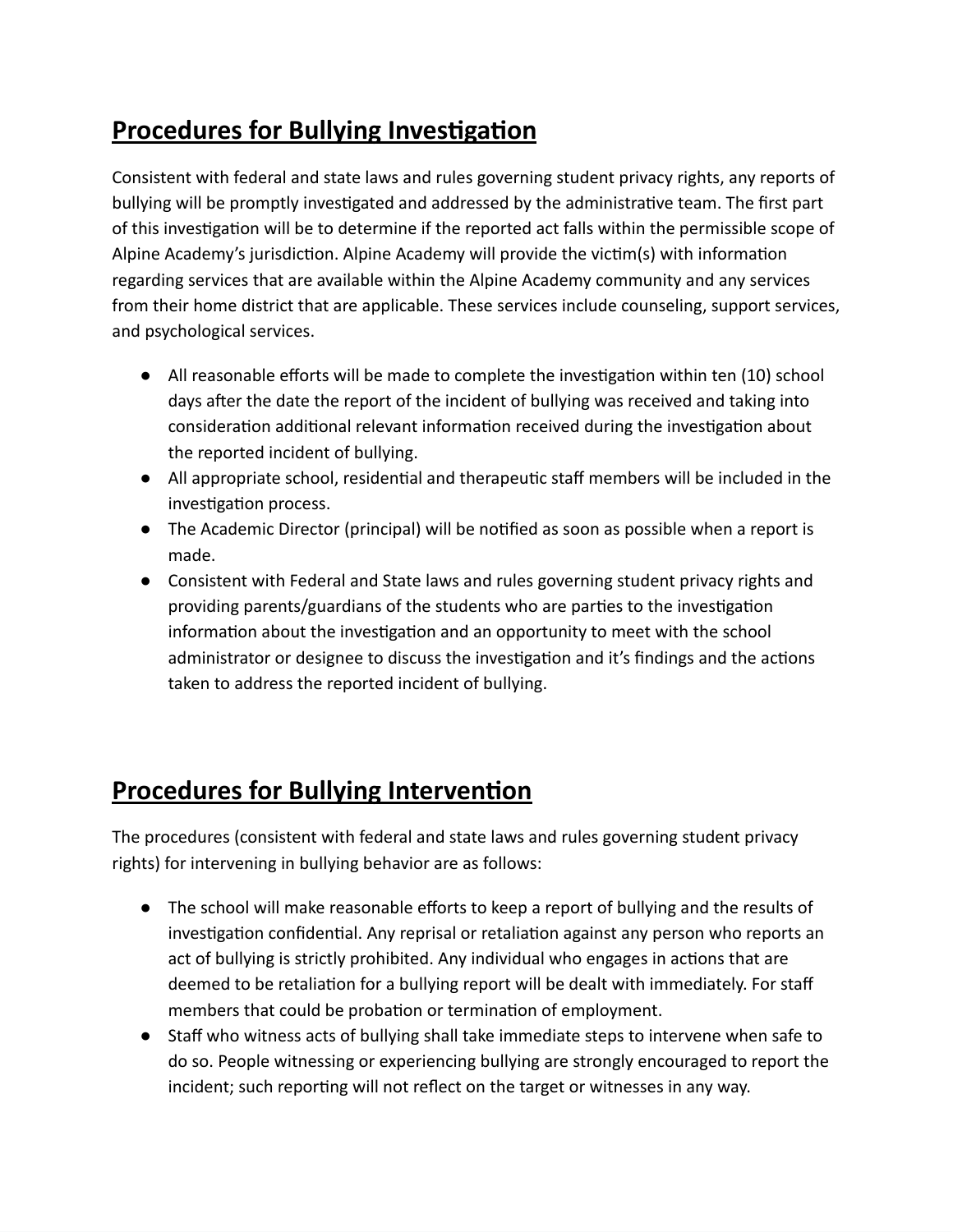● Interventions that may be taken include, but are not limited to, therapeutic services and counseling, restorative measures, social-emotional skill building, psychological services, group therapy and other campus-based services.

#### **Conflict Resolution Policy**

Alpine Academy believes that all students have a right to a safe and healthy school environment. Part of a healthy environment is the freedom to openly disagree. With this freedom comes the responsibility to discuss and resolve disagreements with respect for the rights and opinions of others.

To prevent conflict, Alpine Academy will incorporate conflict resolution education and problem solving techniques into the curriculum and campus programs. This is an important step in promoting respect and acceptance, developing new ways of communicating, understanding, and accepting differing values and cultures within the school community and helps ensure a safe and healthy learning environment

Alpine Academy will provide training to develop the knowledge, attitudes, and skills students need to choose alternatives to self-destructive, violent behavior and dissolve interpersonal and intergroup conflict.

## **Policy Evaluation Procedure**

All incidents of bullying will be reviewed on a semi-annual basis to gauge the effectiveness of the policy and interventions. This assessment will look at:

- The frequency of victimization.
- Student, staff, and family observations of safety at school
- Identification of areas of a school where bullying occurs
- The types of bullying that are common or occurring
- Bystander intervention or participation

The information developed as part of the evaluation process will be provided to school administrators, Alpine Academy board members, contracting school districts and state boards of education, school personnel, parents, guardians, and students.